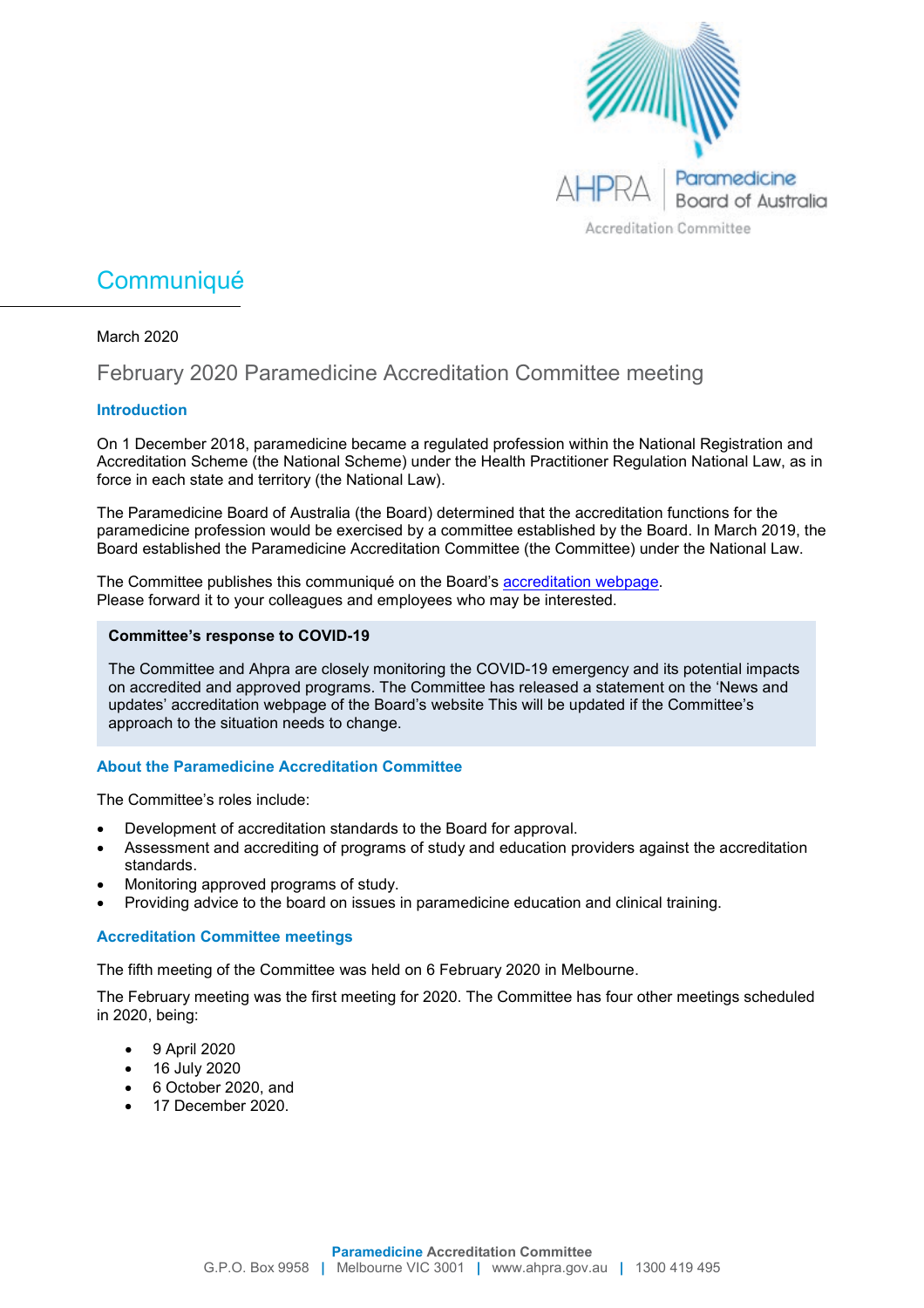## **Accreditation Committee activities**

In 2020 the Committee will, amongst other things:

- continue to develop accreditation standards and accreditation processes
- continue its evaluation of the routine annual monitoring submissions from all education providers delivering approved paramedicine programs of study
- provide its reports to the Board using new reporting requirements against strategic and quality framework key performance indicators; and
- call for applications to the Paramedicine Accreditation Committee pool of accreditation assessors, based on the approach to establishing assessment team approved at the February meeting.

These topics are covered more thoroughly below.

#### **Accreditation standards development**

The Committee is responsible for developing and reviewing the paramedicine accreditation standards (accreditation standards) against which education providers and their implementation of paramedicine programs of study (programs) are assessed when applying for accreditation under the National Law. The Board is responsible for approving and publishing the accreditation standards.

In mid-2019 the Committee commenced work on the development of the accreditation standards. A targeted preliminary consultation commenced in August 2019, and this closed in early October 2019. Feedback was received from stakeholders and analysed by Ahpra's appointed project team.

In early December 2019 the appointed Expert Reference Group considered the feedback and updated the draft accreditation standards. Public consultation then commenced in mid-December 2019 and closed on 13 March 2020.

The Committee anticipates presenting the accreditation standards to the Board for approval in May 2020.

Following approval and implementation of the accreditation standards, the Committee will commence assessment of all approved (under section 310 of the National Law) paramedicine programs of study against the accreditation standards starting in late 2020. The Committee will be writing to all education providers in the first half of 2020, advising them of anticipated timeframes for assessment against the accreditation standards.

#### **Stakeholder engagement**

The Committee (via the Program Accreditation Team) continues to engage with education providers and other core stakeholders through correspondence via email; phone calls; face-to-face and videoconference meetings; and communiques. The Committee has to date sought stakeholder input on various consultations, including the draft accreditation standards for paramedicine and the draft multi-profession guidelines.

One core stakeholder activity to-date for the Committee has been its paramedicine information sessions, conducted in early 2020.

#### **Paramedicine accreditation information sessions**

At its September 2019 meeting, the Committee agreed to host a series of information sessions for relevant stakeholders across Australia, in February 2020, during public consultation of the draft accreditation standards for paramedicine.



*Attendees listening intently to Tony Hucker present at the Brisbane information session*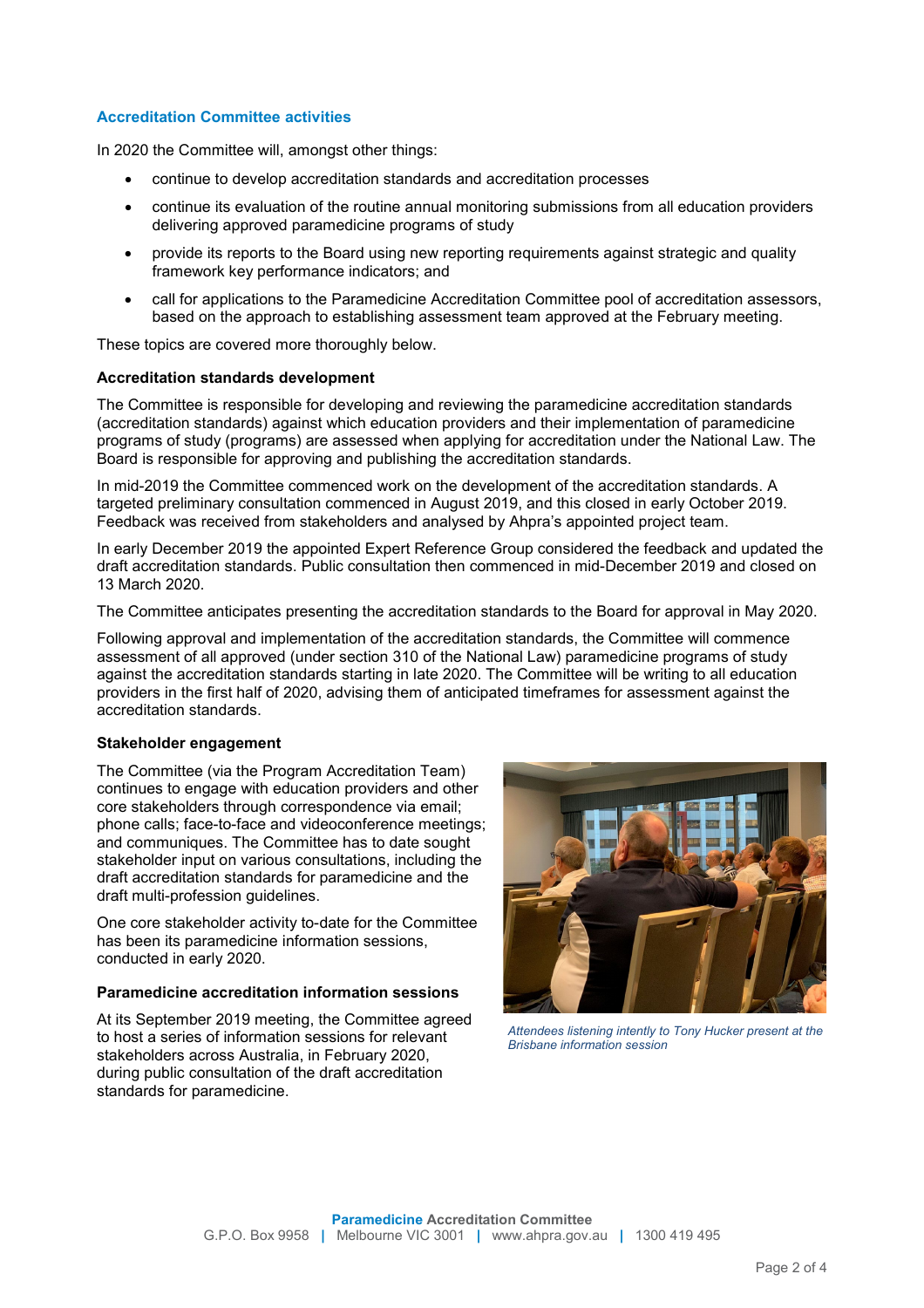The sessions were held in:

- Melbourne, Wednesday 5 February 2020
- Brisbane, Monday 17 February 2020
- Sydney, Tuesday 18 February 2020
- Adelaide, Monday 24 February 2020
- Perth, Tuesday 25 February 2020

The sessions presented the Committee to stakeholders; provided information on its role to undertake paramedicine accreditation functions under the National Law; and introduced the draft accreditation standards. The Committee also introduced the draft Multiprofession Accreditation Guidelines (draft guidelines). There were plenty of opportunities at the sessions for stakeholders to ask questions in relation to the Committee's role in the National Scheme, the draft accreditation standards, and the draft guidelines.



*Marty Nichols discusses the role of the Committee, at the Sydney information session*

A webinar of the Melbourne information session is [now available.](https://www.paramedicineboard.gov.au/Accreditation/Accreditation-consultation/Accreditation-committee-information-sessions-webinar.aspx) Feedback during the sessions was positive, and attendees were encouraged to make a submission during the public consultation.

The Expert Reference Group will consider any feedback gathered through the public consultation which closes in mid-March 2020.

#### **Development of accreditation processes for paramedicine**

At its September 2019 meeting, the Committee agreed to adopt draft multi-professional guidelines for accreditation of education and training programs (draft guidelines). The guidelines are being developed in conjunction with the Aboriginal and Torres Strait Islander Health Practice, Chinese Medicine, Medical Radiation Practice and Podiatry Accreditation Committees.

The guidelines were released for a targeted consultation and it is expected the guidelines will be published in mid-2020.

#### **Monitoring approved programs of study**

As per its agreed approach to monitoring, the Committee continues its inaugural round of routine annual monitoring of all 27 paramedicine programs approved by the Board under section 310 of the National Law.

# **New arrangements for reporting to the Board and AHPRA**

In November 2019, Ahpra's Agency Management Committee (AManC) finalised the initial reporting model for the current accreditation agreements and terms of reference, due dates for reports during the period of the current agreements and terms of reference, and initial report templates. The Committee will submit its first report against the new requirements, to the Board and Ahpra by 31 March 2020. The reporting obligations are outlined in Attachment F and Attachment G of the Accreditation Committee's Terms of [Reference.](https://www.podiatryboard.gov.au/Accreditation/Accreditation-Committee.aspx)

#### **Considered the approach to establishing assessment teams**

At its February 2020 meeting, the Committee agreed on its approach to establishing assessment teams.

Assessment teams will generally comprise three assessors, one of which will be Committee member, and be composed so that each team covers the following criteria (across the three members):

- current registration with the Paramedicine Board of Australia
- sound knowledge of education system and experience in teaching and learning, and
- sound knowledge of paramedicine